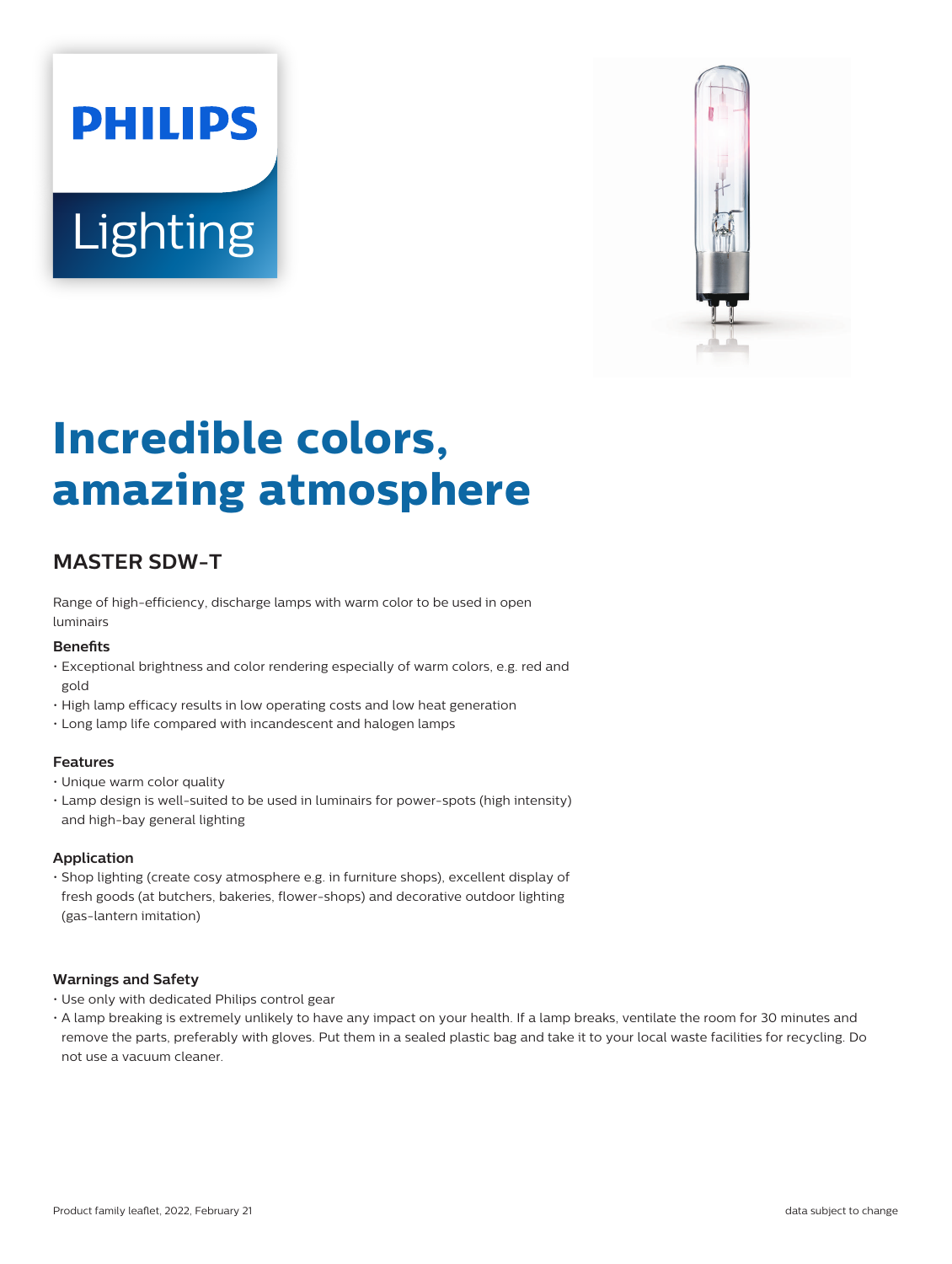# **MASTER SDW-T**

#### **Versions**





#### **Dimensional drawing**



| <b>Controls and Dimming</b>                |                  |
|--------------------------------------------|------------------|
|                                            |                  |
| Dimmable                                   | N <sub>0</sub>   |
|                                            |                  |
| <b>General Information</b>                 |                  |
| Cap-Base                                   | PG12-1           |
| Life To 50% Failures (Nom)                 | 15000 h          |
| <b>Operating Position</b>                  | <b>UNIVERSAL</b> |
| <b>System Description</b>                  | High Voltage     |
|                                            |                  |
| <b>Light Technical</b>                     |                  |
| <b>Chromaticity Coordinate X (Nom)</b>     | Q 478            |
| <b>Chromaticity Coordinate Y (Nom)</b>     | 0.415            |
| Colour Code                                | 825              |
| <b>Colour Designation</b>                  | Golden White     |
| <b>Correlated Colour Temperature (Nom)</b> | 2500 K           |
|                                            |                  |
| <b>Mechanical and Housing</b>              |                  |
| <b>Bulb Finish</b>                         | Clear            |
| <b>Bulb Shape</b>                          | T31              |
|                                            |                  |

# **Approval and Application**

|          |                                              | <b>Energy Consumption</b> | Mercury (Hg)      | Mercury (Hg)      |
|----------|----------------------------------------------|---------------------------|-------------------|-------------------|
|          | Order Code Full Product Name                 | kWh/1000 h                | Content (Max)     | Content (Nom)     |
| 73402015 | MASTER SDW-T 35W/825 PG12-1 34 kWh<br>1SL/12 |                           | 3.8 <sub>mg</sub> | 3.8 mg            |
| 73403715 | MASTER SDW-T 50W/825 PG12-1 56 kWh<br>1SL/12 |                           | 7.6 <sub>mg</sub> | 7.6 <sub>mg</sub> |
| 73404415 | MASTER SDW-T 100W/825<br>PG12-11SL/12        | 97 kWh                    | $11.4 \text{ mg}$ | $11.4 \text{ mg}$ |

**Product D** (max) **O L C** (max) MASTER SDW-T 35W/825 PG12-1 1SL/12 32 mm 12.7 mm 91 mm 149 mm MASTER SDW-T 50W/825 PG12-1 1SL/12 32 mm 15.4 mm 91 mm 149 mm MASTER SDW-T 100W/825 PG12-1 1SL/12 32 mm 18.3 mm 91 mm 149 mm

#### **Operating and Electrical (1/2)**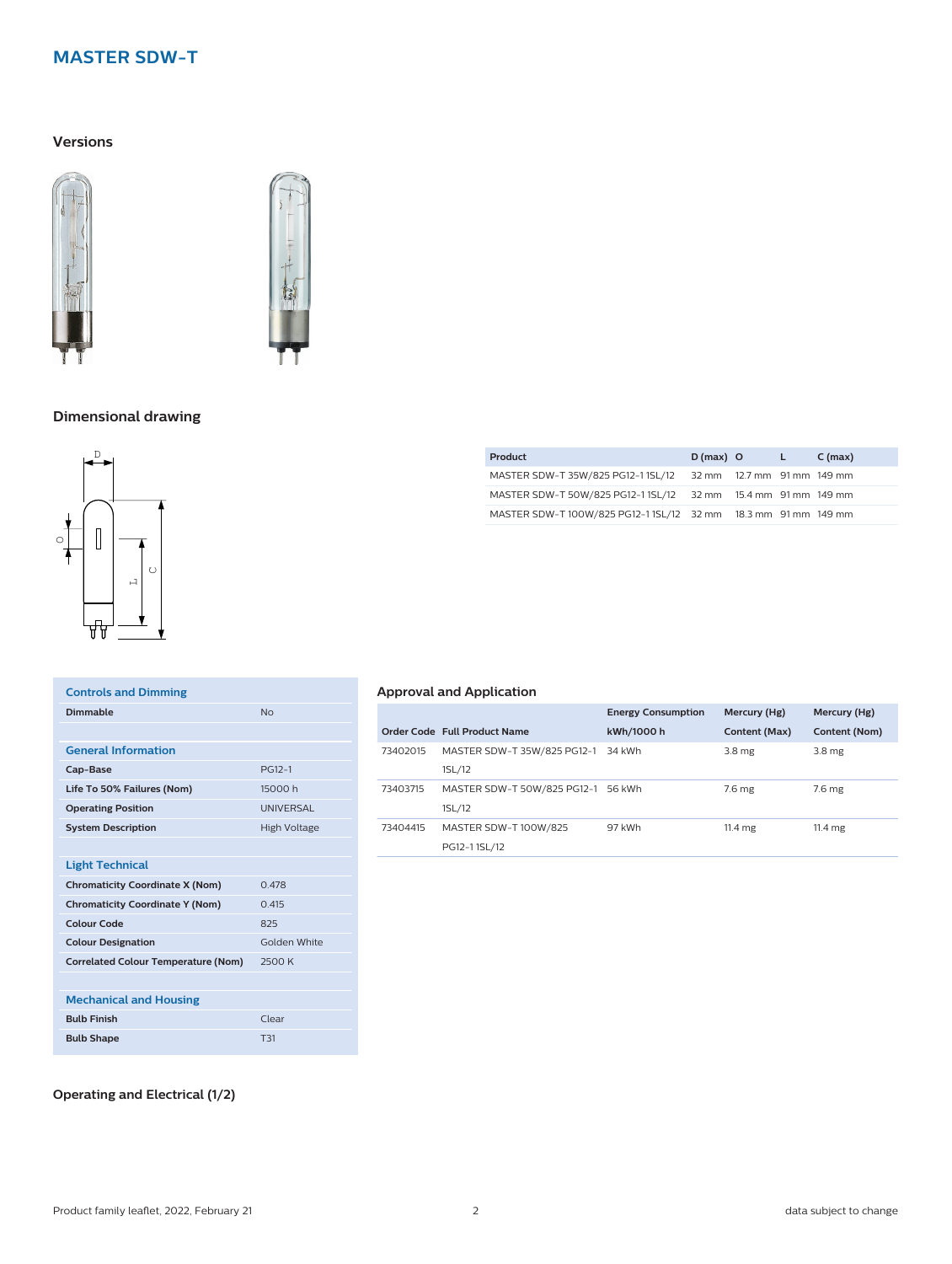### **MASTER SDW-T**

|          |                              | Lamp       |         |                |         |
|----------|------------------------------|------------|---------|----------------|---------|
|          |                              | Current    | Voltage | <b>Voltage</b> | Voltage |
|          | Order Code Full Product Name | (EM) (Nom) | (Max)   | (Min)          | (Nom)   |
| 73402015 | <b>MASTER SDW-T</b>          | 0.47A      | 106 V   | 86 V           | 98 V    |
|          | 35W/825 PG12-1               |            |         |                |         |
|          | 1SL/12                       |            |         |                |         |
| 73403715 | <b>MASTER SDW-T</b>          | 0.78A      | 102 V   | 82 V           | 90 V    |
|          | 50W/825 PG12-1               |            |         |                |         |
|          | 1SL/12                       |            |         |                |         |

|                     | Lamp                         |                |                |         |
|---------------------|------------------------------|----------------|----------------|---------|
|                     | Current                      | <b>Voltage</b> | <b>Voltage</b> | Voltage |
|                     | (EM) (Nom)                   | (Max)          | (Min)          | (Nom)   |
| <b>MASTER SDW-T</b> | 0.13A                        | 108 V          | 88 V           | 97 V    |
| 100W/825 PG12-1     |                              |                |                |         |
| 1SL/12              |                              |                |                |         |
|                     | Order Code Full Product Name |                |                |         |

#### **Operating and Electrical (2/2)**

| Order Code | <b>Full Product Name</b>          | Power (Nom) |
|------------|-----------------------------------|-------------|
| 73402015   | MASTER SDW-T 35W/825 PG12-11SL/12 | 33 3 W      |
| 73403715   | MASTER SDW-T 50W/825 PG12-11SL/12 | 55 5 W      |

| 73404415 | MASTER SDW-T 100W/825 PG12-11SL/12 | 97 O W |
|----------|------------------------------------|--------|

#### **General Information**

|          |                                       | Life To $20\%$        | Life To 5%            |
|----------|---------------------------------------|-----------------------|-----------------------|
|          | Order Code Full Product Name          | <b>Failures (Nom)</b> | <b>Failures (Nom)</b> |
| 73402015 | MASTER SDW-T 35W/825 PG12-1<br>1SL/12 | 12000h                | 8000 h                |
| 73403715 | MASTER SDW-T 50W/825 PG12-1<br>1SL/12 | 12000 h               | 8000 h                |

|          |                                      | Life To 20%           | Life To 5%            |
|----------|--------------------------------------|-----------------------|-----------------------|
|          | <b>Order Code Full Product Name</b>  | <b>Failures (Nom)</b> | <b>Failures (Nom)</b> |
| 73404415 | MASTER SDW-T 100W/825 PG12-1 10000 h |                       | 5000 h                |
|          | 1SL/12                               |                       |                       |

#### **Luminaire Design Requirements**

|          | Order Code Full Product Name       | <b>Bulb Temperature (Max)</b> |
|----------|------------------------------------|-------------------------------|
| 73402015 | MASTER SDW-T 35W/825 PG12-11SL/12  | 350 °C                        |
| 73403715 | MASTER SDW-T 50W/825 PG12-1 1SL/12 | 350 °C.                       |

|          | Order Code Full Product Name        | <b>Bulb Temperature (Max)</b> |
|----------|-------------------------------------|-------------------------------|
| 73404415 | MASTER SDW-T 100W/825 PG12-1 1SL/12 | 450 °C                        |

#### **Light Technical (1/2)**

|          |                     |             | Colour    |              |              |
|----------|---------------------|-------------|-----------|--------------|--------------|
|          |                     | Colour      | Rendering | Lumen        | Lumen        |
| Order    | <b>Full Product</b> | Rendering   | Index     | Maintenance  | Maintenance  |
| Code     | <b>Name</b>         | Index (Min) | (Nom)     | 2000 h (Nom) | 5000 h (Nom) |
| 73402015 | <b>MASTER</b>       | 80          | 81        | 95%          | 90%          |
|          | SDW-T               |             |           |              |              |
|          | 35W/825             |             |           |              |              |
|          | PG12-11SL/12        |             |           |              |              |
| 73403715 | <b>MASTER</b>       | 80          | 82        | 95%          | 90%          |
|          | SDW-T               |             |           |              |              |

|          |                     |             | Colour    |              |              |
|----------|---------------------|-------------|-----------|--------------|--------------|
|          |                     | Colour      | Rendering | Lumen        | Lumen        |
| Order    | <b>Full Product</b> | Rendering   | Index     | Maintenance  | Maintenance  |
| Code     | <b>Name</b>         | Index (Min) | (Nom)     | 2000 h (Nom) | 5000 h (Nom) |
|          | 50W/825             |             |           |              |              |
|          | PG12-11SL/12        |             |           |              |              |
| 73404415 | <b>MASTER</b>       |             | 83        | 85%          | 80%          |
|          | SDW-T               |             |           |              |              |
|          | 100W/825            |             |           |              |              |
|          | PG12-11SL/12        |             |           |              |              |

#### **Light Technical (2/2)**

|          |                              | Luminous         |         |                             |  |
|----------|------------------------------|------------------|---------|-----------------------------|--|
|          |                              | Efficacy (rated) |         | Luminous Flux Luminous Flux |  |
|          | Order Code Full Product Name | (Nom)            | (Nom)   | (Rated) (Nom)               |  |
| 73402015 | <b>MASTER SDW-T</b>          | 40 lm/W          | 1320 lm | 1320 lm                     |  |
|          | 35W/825 PG12-1 1SL/12        |                  |         |                             |  |
| 73403715 | MASTER SDW-T                 | 45.45 lm/W       | 2500 lm | 2500 lm                     |  |
|          | 50W/825 PG12-1 1SL/12        |                  |         |                             |  |